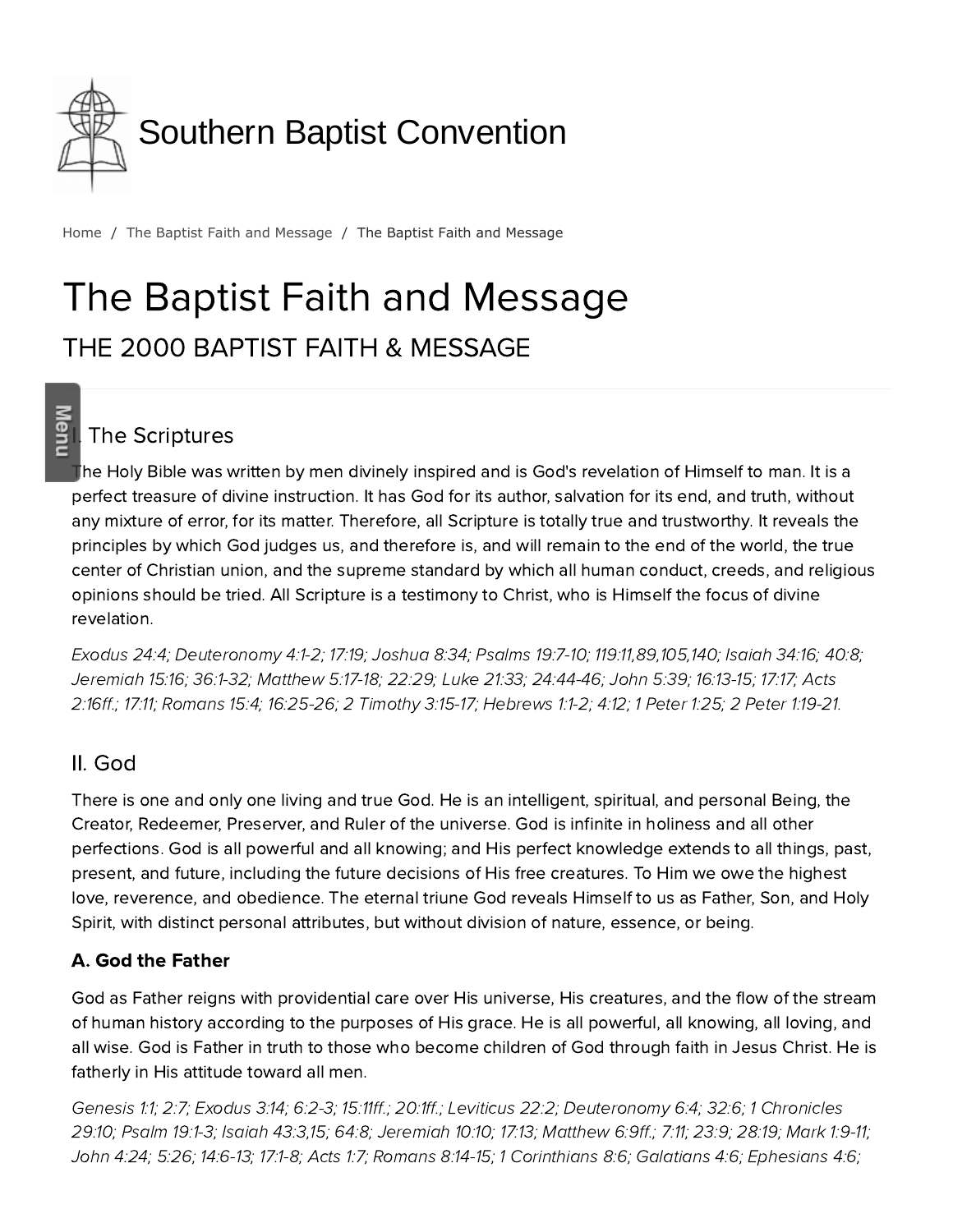#### B. God the Son

Christ is the eternal Son of God. In His incarnation as Jesus Christ He was conceived of the Holy Spirit and born of the virgin Mary. Jesus perfectly revealed and did the will of God, taking upon Himself human nature with its demands and necessities and identifying Himself completely with mankind yet without sin. He honored the divine law by His personal obedience, and in His substitutionary death on the cross He made provision for the redemption of men from sin. He was raised from the dead with a glorified body and appeared to His disciples as the person who was with them before His crucifixion. He ascended into heaven and is now exalted at the right hand of God where He is the One Mediator, fully God, fully man, in whose Person is effected the reconciliation between God and man. He will return in power and glory to judge the world and to consummate His redemptive mission. He now dwells in all believers as the living and ever present Lord.

[Genesis](http://biblia.com/bible/hcsb/Genesis%2018.1ff) 18:1ff.; [Psalms](http://biblia.com/bible/hcsb/Psalms%202.7ff) 2:7ff.; [110:1ff](http://biblia.com/bible/hcsb/Psalms%20110.1ff).; [Isaiah](http://biblia.com/bible/hcsb/Isaiah%207.14) 7:14; Isaiah [53:1-12](http://biblia.com/bible/hcsb/Isaiah%2053.1-12); [Matthew](http://biblia.com/bible/hcsb/Matthew%201.18-23) 1:18-23; [3:17](http://biblia.com/bible/hcsb/Matthew%203.17); [8:29](http://biblia.com/bible/hcsb/Matthew%208.29); [11:27](http://biblia.com/bible/hcsb/Matthew%2011.27); [14:33](http://biblia.com/bible/hcsb/Matthew%2014.33); [16:16](http://biblia.com/bible/hcsb/Matthew%2016.16),[27](http://biblia.com/bible/hcsb/Matthew%2016.27); [17:5](http://biblia.com/bible/hcsb/Matthew%2017.5); [27](http://biblia.com/bible/hcsb/Matthew%2017.27); [28:1-6,](http://biblia.com/bible/hcsb/Matthew%2028.1-6)[19](http://biblia.com/bible/hcsb/Matthew%2028.19); [Mark](http://biblia.com/bible/hcsb/Mark%201.1) 1:1; [3:11](http://biblia.com/bible/hcsb/Mark%203.11); [Luke](http://biblia.com/bible/hcsb/Luke%201.35) 1:35; [4:41;](http://biblia.com/bible/hcsb/Luke%204.41) [22:70](http://biblia.com/bible/hcsb/Luke%2022.70); [24:46](http://biblia.com/bible/hcsb/Luke%2024.46); [John](http://biblia.com/bible/hcsb/John%201.1-18) 1:1-18,[29;](http://biblia.com/bible/hcsb/John%201.29) [10:30](http://biblia.com/bible/hcsb/John%2010.30),[38;](http://biblia.com/bible/hcsb/John%2010.38) [11:25-27](http://biblia.com/bible/hcsb/John%2011.25-27); [12:44-50;](http://biblia.com/bible/hcsb/John%2012.44-50) [14:7-11;](http://biblia.com/bible/hcsb/John%2014.7-11) [16:15-16](http://biblia.com/bible/hcsb/John%2016.15-16),[28](http://biblia.com/bible/hcsb/John%2016.28); [17:1-5](http://biblia.com/bible/hcsb/John%2017.1-5), [21-22;](http://biblia.com/bible/hcsb/John%2017.21-22) [20:1-20,](http://biblia.com/bible/hcsb/John%2020.1-20)[28;](http://biblia.com/bible/hcsb/John%2020.28) [Acts](http://biblia.com/bible/hcsb/Acts%201.9) 1:9; [2:22-24](http://biblia.com/bible/hcsb/Acts%202.22-24); [7:55-56;](http://biblia.com/bible/hcsb/Acts%207.55-56) [9:4-5](http://biblia.com/bible/hcsb/Acts%209.4-5)[,20;](http://biblia.com/bible/hcsb/Acts%209.20) [Romans](http://biblia.com/bible/hcsb/Romans%201.3-4) 1:3-4; [3:23-26;](http://biblia.com/bible/hcsb/Romans%203.23-26) [5:6-21](http://biblia.com/bible/hcsb/Romans%205.6-21); [8:1-3](http://biblia.com/bible/hcsb/Romans%208.1-3)[,34](http://biblia.com/bible/hcsb/Romans%208.34); [10:4;](http://biblia.com/bible/hcsb/Romans%2010.4) 1 [Corinthians](http://biblia.com/bible/hcsb/1%20Corinthians%201.30) 1:30; [2:2](http://biblia.com/bible/hcsb/1%20Corinthians%202.2); [8:6;](http://biblia.com/bible/hcsb/1%20Corinthians%208.6) [15:1-8,](http://biblia.com/bible/hcsb/1%20Corinthians%2015.1-8)[24-28](http://biblia.com/bible/hcsb/1%20Corinthians%2015.24-28); 2 [Corinthians](http://biblia.com/bible/hcsb/2%20Corinthians%205.19-21) 5:19-21; [8:9;](http://biblia.com/bible/hcsb/2%20Corinthians%208.9) [Galatians](http://biblia.com/bible/hcsb/Galatians%204.4-5) 4:4-5; [Ephesians](http://biblia.com/bible/hcsb/Ephesians%201.20) 1:20; [3:11](http://biblia.com/bible/hcsb/Ephesians%203.11); [4:7-10;](http://biblia.com/bible/hcsb/Ephesians%204.7-10) [Philippians](http://biblia.com/bible/hcsb/Philippians%202.5-11) 2:5-11; [Colossians](http://biblia.com/bible/hcsb/Colossians%201.13-22) 1:13-22; [2:9;](http://biblia.com/bible/hcsb/Colossians%202.9) 1 [Thessalonians](http://biblia.com/bible/hcsb/1%20Thessalonians%204.14-18) 4:14-18; 1 [Timothy](http://biblia.com/bible/hcsb/1%20Timothy%202.5-6) 2:5-6; [3:16;](http://biblia.com/bible/hcsb/1%20Timothy%203.16) Titus [2:13-14;](http://biblia.com/bible/hcsb/Titus%202.13-14) [Hebrews](http://biblia.com/bible/hcsb/Hebrews%201.1-3) 1:1-3; [4:14-15](http://biblia.com/bible/hcsb/Hebrews%204.14-15); [7:14-28;](http://biblia.com/bible/hcsb/Hebrews%207.14-28) [9:12-1](http://biblia.com/bible/hcsb/Hebrews%209.12-15)[5,2](http://biblia.com/bible/hcsb/1%20Peter%202.21-25)[4-28](http://biblia.com/bible/hcsb/Hebrews%209.24-28)[;](http://biblia.com/bible/hcsb/1%20Peter%202.21-25) [12:2](http://biblia.com/bible/hcsb/Hebrews%2012.2); [13:8](http://biblia.com/bible/hcsb/Hebrews%2013.8); 1 Peter 2:21-25; [3:22;](http://biblia.com/bible/hcsb/1%20Peter%203.22) 1 [John](http://biblia.com/bible/hcsb/1%20John%201.7-9) 1:7-9; [3:2](http://biblia.com/bible/hcsb/1%20John%203.2); [4:14-15;](http://biblia.com/bible/hcsb/1%20John%204.14-15) [5:9](http://biblia.com/bible/hcsb/1%20John%205.9); 2 [John](http://biblia.com/bible/hcsb/2%20John%207-9) 7-9; [Revelation](http://biblia.com/bible/hcsb/Revelation%201.13-16) 1:13-16; [5:9-14;](http://biblia.com/bible/hcsb/Revelation%205.9-14) [12:10-11](http://biblia.com/bible/hcsb/Revelation%2012.10-11); [13:8;](http://biblia.com/bible/hcsb/Revelation%2013.8) [19:16](http://biblia.com/bible/hcsb/Revelation%2019.16).

#### C. God the Holy Spirit

The Holy Spirit is the Spirit of God, fully divine. He inspired holy men of old to write the Scriptures. Through illumination He enables men to understand truth. He exalts Christ. He convicts men of sin, of righteousness, and of judgment. He calls men to the Saviour, and effects regeneration. At the moment of regeneration He baptizes every believer into the Body of Christ. He cultivates Christian character, comforts believers, and bestows the spiritual gifts by which they serve God through His church. He seals the believer unto the day of final redemption. His presence in the Christian is the guarantee that God will bring the believer into the fullness of the stature of Christ. He enlightens and empowers the believer and the church in worship, evangelism, and service.

[Genesis](http://biblia.com/bible/hcsb/Genesis%201.2) 1:2; [Judges](http://biblia.com/bible/hcsb/Judges%2014.6) 14:6; Job [26:13](http://biblia.com/bible/hcsb/Job%2026.13); [Psalms](http://biblia.com/bible/hcsb/Psalms%2051.11) 51:11; [139:7ff](http://biblia.com/bible/hcsb/Psalms%20139.7ff).; [Isaiah](http://biblia.com/bible/hcsb/Isaiah%2061.1-3) 61:1-3; Joel [2:28-32;](http://biblia.com/bible/hcsb/Joel%202.28-32) [Matthew](http://biblia.com/bible/hcsb/Matthew%201.18) 1:18; [3:16;](http://biblia.com/bible/hcsb/Matthew%203.16) [4:1](http://biblia.com/bible/hcsb/Matthew%204.1); [12:28-32;](http://biblia.com/bible/hcsb/Matthew%2012.28-32) [28:19](http://biblia.com/bible/hcsb/Matthew%2028.19); [Mark](http://biblia.com/bible/hcsb/Mark%201.10) 1:10[,12](http://biblia.com/bible/hcsb/Mark%201.12); [Luke](http://biblia.com/bible/hcsb/Luke%201.35) 1:35; [4:1,](http://biblia.com/bible/hcsb/Luke%204.1)[18-19;](http://biblia.com/bible/hcsb/Luke%204.18-19) [11:13](http://biblia.com/bible/hcsb/Luke%2011.13); [12:12;](http://biblia.com/bible/hcsb/Luke%2012.12) [24:49;](http://biblia.com/bible/hcsb/Luke%2024.49) [John](http://biblia.com/bible/hcsb/John%204.24) 4:24; [14:16-17](http://biblia.com/bible/hcsb/John%2014.16-17)[,26](http://biblia.com/bible/hcsb/John%2014.26); [15:26](http://biblia.com/bible/hcsb/John%2015.26); 16:7- 14; [Acts](http://biblia.com/bible/hcsb/Acts%201.8) 1:8; [2:1-4](http://biblia.com/bible/hcsb/Acts%202.1-4)[,38](http://biblia.com/bible/hcsb/Acts%202.38); [4:31](http://biblia.com/bible/hcsb/Acts%204.31); [5:3](http://biblia.com/bible/hcsb/Acts%205.3); [6:3](http://biblia.com/bible/hcsb/Acts%206.3); [7:55;](http://biblia.com/bible/hcsb/Acts%207.55) [8:17,](http://biblia.com/bible/hcsb/Acts%208.17)[39](http://biblia.com/bible/hcsb/Acts%208.39); [10:44](http://biblia.com/bible/hcsb/Acts%2010.44); [13:2;](http://biblia.com/bible/hcsb/Acts%2013.2) [15:28;](http://biblia.com/bible/hcsb/Acts%2015.28) [16:6;](http://biblia.com/bible/hcsb/Acts%2016.6) [19:1-6;](http://biblia.com/bible/hcsb/Acts%2019.1-6) [Romans](http://biblia.com/bible/hcsb/Romans%208.9-11) [8:9-11,14-16,26-27;](http://biblia.com/bible/hcsb/John%2016.7-14) 1 Corinthians 2:10-14; [3:16;](http://biblia.com/bible/hcsb/1%20Corinthians%203.16) [12:3-11](http://biblia.com/bible/hcsb/1%20Corinthians%2012.3-11)[,13](http://biblia.com/bible/hcsb/1%20Corinthians%2012.13); [Galatians](http://biblia.com/bible/hcsb/Galatians%204.6) 4:6; [Ephesians](http://biblia.com/bible/hcsb/Ephesians%201.13-14) 1:13-14; [4:30;](http://biblia.com/bible/hcsb/Ephesians%204.30) [5:18;](http://biblia.com/bible/hcsb/Ephesians%205.18) 1 [Thessalonians](http://biblia.com/bible/hcsb/1%20Thessalonians%205.19) 5:19; 1 Timothy 3:16; [4:1;](http://biblia.com/bible/hcsb/1%20Timothy%204.1) 2 [Timothy](http://biblia.com/bible/hcsb/2%20Timothy%201.14) 1:14; [3:16](http://biblia.com/bible/hcsb/2%20Timothy%203.16); [Hebrews](http://biblia.com/bible/hcsb/Hebrews%209.8) 9:8[,14;](http://biblia.com/bible/hcsb/Hebrews%209.14) 2 [Peter](http://biblia.com/bible/hcsb/2%20Peter%201.21) 1:21; 1 [John](http://biblia.com/bible/hcsb/1%20John%204.13) 4:13; [5:6-7;](http://biblia.com/bible/hcsb/1%20John%205.6-7) [Revelation](http://biblia.com/bible/hcsb/Revelation%201.10) 1:10; [22:17.](http://biblia.com/bible/hcsb/Revelation%2022.17)

#### III. Man

Man is the special creation of God, made in His own image. He created them male and female as the crowning work of His creation. The gift of gender is thus part of the goodness of God's creation. In the beginning man was innocent of sin and was endowed by his Creator with freedom of choice. By his free choice man sinned against God and brought sin into the human race. Through the temptation of Satan man transgressed the command of God, and fell from his original innocence whereby his posterity inherit a nature and an environment inclined toward sin. Therefore, as soon as they are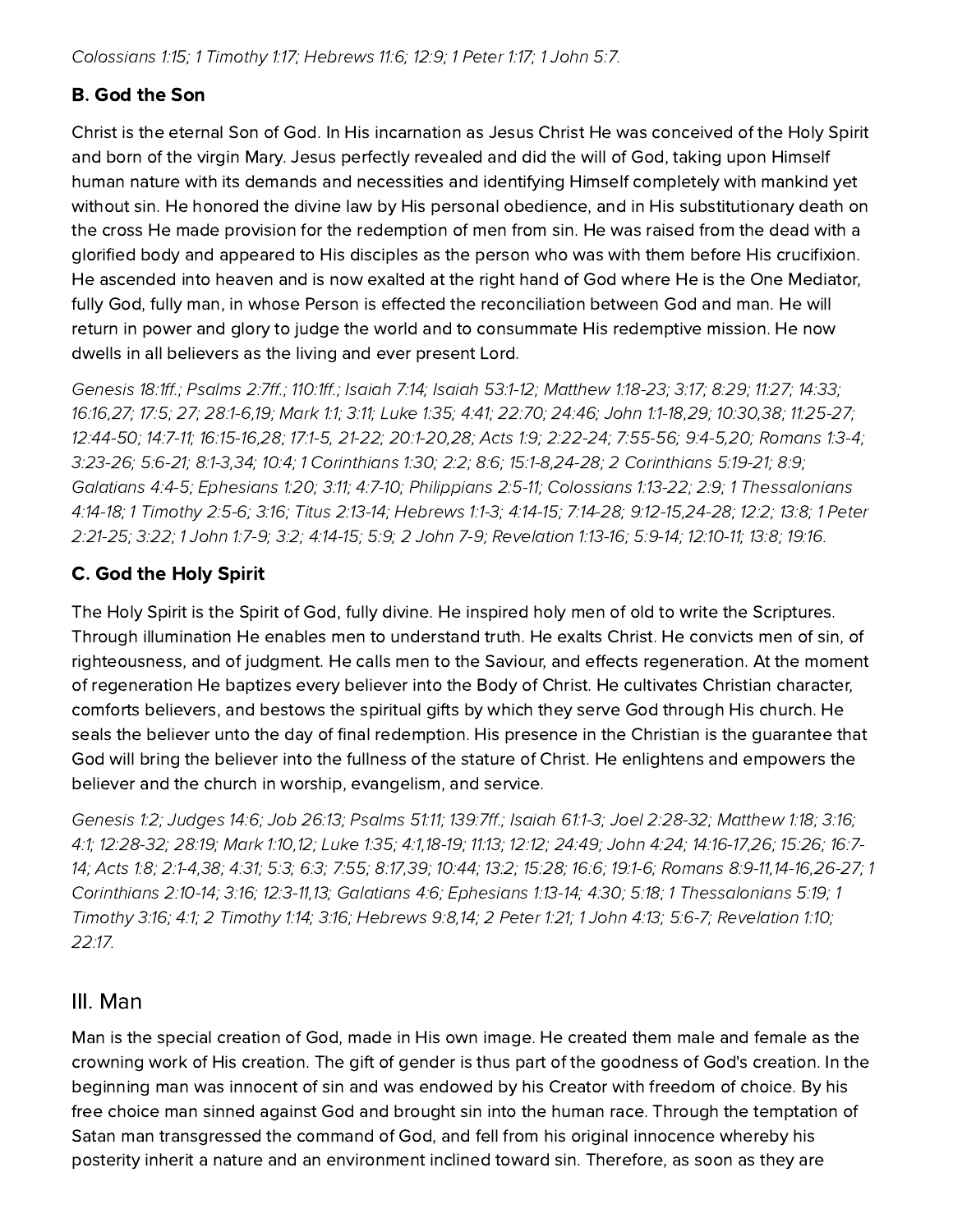capable of moral action, they become transgressors and are under condemnation. Only the grace of God can bring man into His holy fellowship and enable man to fulfill the creative purpose of God. The sacredness of human personality is evident in that God created man in His own image, and in that Christ died for man; therefore, every person of every race possesses full dignity and is worthy of respect and Christian love.

[Genesis](http://biblia.com/bible/hcsb/Genesis%201.26-30) 1:26-30; [2:5](http://biblia.com/bible/hcsb/Genesis%202.5)[,7,](http://biblia.com/bible/hcsb/Genesis%202.7)[18-22;](http://biblia.com/bible/hcsb/Genesis%202.18-22) [3](http://biblia.com/bible/hcsb/Genesis%202.3); [9:6;](http://biblia.com/bible/hcsb/Genesis%209.6) Psalms 1; 8:3-6; 32:1-5; 51:5; [Isaiah](http://biblia.com/bible/hcsb/Isaiah%206.5) 6:5; [Jeremiah](http://biblia.com/bible/hcsb/Jeremiah%2017.5) 17:5; [Matthew](http://biblia.com/bible/hcsb/Matthew%2016.26) 16:26; Acts [17:26-31](http://biblia.com/bible/hcsb/Acts%2017.26-31); [Romans](http://biblia.com/bible/hcsb/Romans%201.19-32) 1:19-32; [3:10-18,](http://biblia.com/bible/hcsb/Romans%203.10-18)[23](http://biblia.com/bible/hcsb/Romans%203.23); [5:6,](http://biblia.com/bible/hcsb/Romans%205.6)[12,](http://biblia.com/bible/hcsb/Romans%205.12)[19](http://biblia.com/bible/hcsb/Romans%205.19); [6:6;](http://biblia.com/bible/hcsb/Romans%206.6) [7:14-25](http://biblia.com/bible/hcsb/Romans%207.14-25); [8:14-18](http://biblia.com/bible/hcsb/Romans%208.14-18),[29](http://biblia.com/bible/hcsb/Romans%208.29); 1 [Corinthians](http://biblia.com/bible/hcsb/1%20Corinthians%201.21-31) 1:21-31; [15:19](http://biblia.com/bible/hcsb/1%20Corinthians%2015.19),21- 22; [Ephesians](http://biblia.com/bible/hcsb/Ephesians%202.1-22) 2:1-22; [Colossians](http://biblia.com/bible/hcsb/Colossians%201.21-22) 1:21-22; [3:9-11](http://biblia.com/bible/hcsb/Colossians%203.9-11).

#### IV. Salvation

Salvation involves the redemption of the whole man, and is offered freely to all who accept Jesus Christ as Lord and Saviour, who by His own blood obtained eternal redemption for the believer. In its broadest sense salvation includes regeneration, justification, sanctification, and glorification. There is no salvation apart from personal faith in Jesus Christ as Lord.

A. Regeneration, or the new birth, is a work of God's grace whereby believers become new creatures in Christ Jesus. It is a change of heart wrought by the Holy Spirit through conviction of sin, to which the sinner responds in repentance toward God and faith in the Lord Jesus Christ. Repentance and faith are inseparable experiences of grace.

Repentance is a genuine turning from sin toward God. Faith is the acceptance of Jesus Christ and commitment of the entire personality to Him as Lord and Saviour.

B. Justification is God's gracious and full acquittal upon principles of His righteousness of all sinners who repent and believe in Christ. Justification brings the believer unto a relationship of peace and favor with God.

C. Sanctification is the experience, beginning in regeneration, by which the believer is set apart to God's purposes, and is enabled to progress toward moral and spiritual maturity through the presence and power of the Holy Spirit dwelling in him. Growth in grace should continue throughout the regenerate person's life.

D. Glorification is the culmination of salvation and is the final blessed and abiding state of the redeemed.

[Genesis](http://biblia.com/bible/hcsb/Genesis%203.15) 3:15; [Exodus](http://biblia.com/bible/hcsb/Exodus%203.14-17) 3:14-17; [6:2-8](http://biblia.com/bible/hcsb/Exodus%206.2-8); [Matthew](http://biblia.com/bible/hcsb/Matthew%201.21) 1:21; [4:17](http://biblia.com/bible/hcsb/Matthew%204.17); [16:21-26;](http://biblia.com/bible/hcsb/Matthew%2016.21-26) [27:22-28:6](http://biblia.com/bible/hcsb/Matthew%2027.22-28.6)[;](http://biblia.com/bible/hcsb/John%201.11-14) Luke [1:68-69;](http://biblia.com/bible/hcsb/Luke%201.68-69) [2:28-32;](http://biblia.com/bible/hcsb/Luke%202.28-32) John 1:11-14[,29;](http://biblia.com/bible/hcsb/John%201.29) [3:3-21,](http://biblia.com/bible/hcsb/John%203.3-21)[36](http://biblia.com/bible/hcsb/John%203.36); [5:24](http://biblia.com/bible/hcsb/John%205.24); [10:9,](http://biblia.com/bible/hcsb/John%2010.9)[28-29](http://biblia.com/bible/hcsb/John%2010.28-29); [15:1-16;](http://biblia.com/bible/hcsb/John%2015.1-16) [17:17;](http://biblia.com/bible/hcsb/John%2017.17) [Acts](http://biblia.com/bible/hcsb/Acts%202.21) 2:21; [4:12;](http://biblia.com/bible/hcsb/Acts%204.12) [15:11](http://biblia.com/bible/hcsb/Acts%2015.11); [16:30-31](http://biblia.com/bible/hcsb/Acts%2016.30-31); [17:30-31](http://biblia.com/bible/hcsb/Acts%2017.30-31); [20:32;](http://biblia.com/bible/hcsb/Acts%2020.32) Romans 1:16-18; [2:4](http://biblia.com/bible/hcsb/Romans%202.4); [3:23-25](http://biblia.com/bible/hcsb/Romans%203.23-25); [4:3ff](http://biblia.com/bible/hcsb/Romans%204.3ff).; [5:8-10](http://biblia.com/bible/hcsb/Romans%205.8-10); [6:1-23](http://biblia.com/bible/hcsb/Romans%206.1-23); [8:1-18,29-39;](http://biblia.com/bible/hcsb/Romans%201.16-18) [10:9-10,](http://biblia.com/bible/hcsb/Romans%2010.9-10)[13;](http://biblia.com/bible/hcsb/Romans%2010.13) [13:11-14](http://biblia.com/bible/hcsb/Romans%2013.11-14); 1 [Corinthians](http://biblia.com/bible/hcsb/1%20Corinthians%201.18) 1:18,[30](http://biblia.com/bible/hcsb/1%20Corinthians%201.30); [6:19-20](http://biblia.com/bible/hcsb/1%20Corinthians%206.19-20); [15:10](http://biblia.com/bible/hcsb/1%20Corinthians%2015.10); 2 [Corinthians](http://biblia.com/bible/hcsb/2%20Corinthians%205.17-20) 5:17-20; [Galatians](http://biblia.com/bible/hcsb/Galatians%202.20) 2:20; [3:13](http://biblia.com/bible/hcsb/Galatians%203.13); [5:22-25;](http://biblia.com/bible/hcsb/Galatians%205.22-25) [6:15;](http://biblia.com/bible/hcsb/Galatians%206.15) [Ephesians](http://biblia.com/bible/hcsb/Ephesians%201.7) 1:7; [2:8-22](http://biblia.com/bible/hcsb/Ephesians%202.8-22); [4:11-16](http://biblia.com/bible/hcsb/Ephesians%204.11-16); Philippians 2:12-13; [Colossians](http://biblia.com/bible/hcsb/Colossians%201.9-22) 1:9-22; [3:1ff](http://biblia.com/bible/hcsb/Colossians%203.1ff).; 1 [Thessalonians](http://biblia.com/bible/hcsb/Philippians%202.12-13) 5:23-24; 2 [Timothy](http://biblia.com/bible/hcsb/2%20Timothy%201.12) 1:12; Titus [2:11-14](http://biblia.com/bible/hcsb/Titus%202.11-14); [Hebrews](http://biblia.com/bible/hcsb/Hebrews%202.1-3) 2:1-3; 5:8- 9; [9:24-28](http://biblia.com/bible/hcsb/Hebrews%209.24-28); [11:1-12:8](http://biblia.com/bible/hcsb/Hebrews%2011.1-12.8)[,14](http://biblia.com/bible/hcsb/Hebrews%2011.14); James [2:14-26](http://biblia.com/bible/hcsb/James%202.14-26); 1 Peter [1:2-23;](http://biblia.com/bible/hcsb/1%20Peter%201.2-23) 1 John [1:6-2:11;](http://biblia.com/bible/hcsb/1%20John%201.6-2.11) [Revelation](http://biblia.com/bible/hcsb/Revelation%203.20) 3:20; [21:1-22:5.](http://biblia.com/bible/hcsb/Revelation%2021.1-22.5)

## V. God's Purpose of Grace

Election is the gracious purpose of God, according to which He regenerates, justifies, sanctifies, and glorifies sinners. It is consistent with the free agency of man, and comprehends all the means in connection with the end. It is the glorious display of God's sovereign goodness, and is infinitely wise, holy, and unchangeable. It excludes boasting and promotes humility.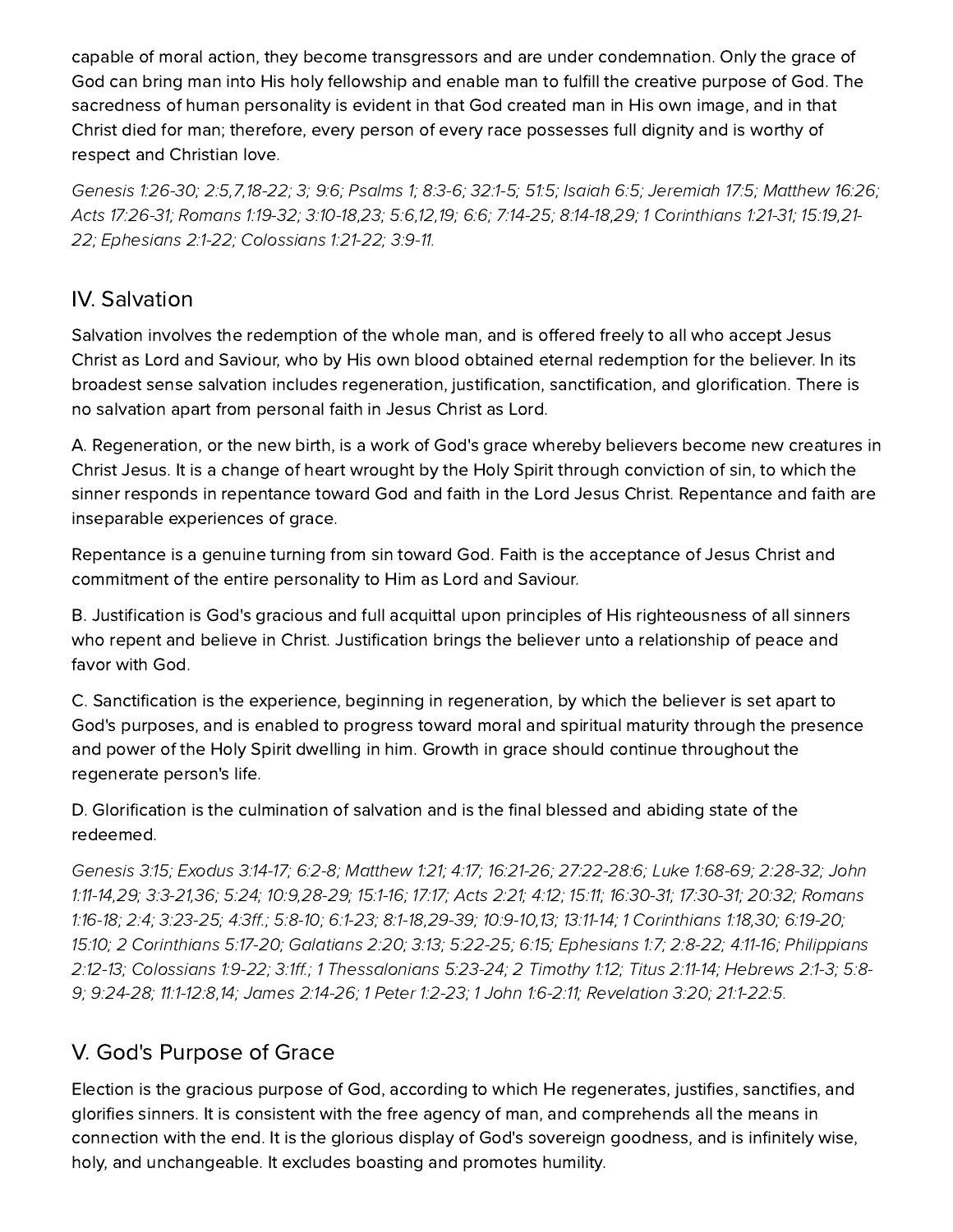All true believers endure to the end. Those whom God has accepted in Christ, and sanctified by His Spirit, will never fall away from the state of grace, but shall persevere to the end. Believers may fall into sin through neglect and temptation, whereby they grieve the Spirit, impair their graces and comforts, and bring reproach on the cause of Christ and temporal judgments on themselves; yet they shall be kept by the power of God through faith unto salvation.

[Genesis](http://biblia.com/bible/hcsb/Genesis%2012.1-3) 12:1-3; [Exodus](http://biblia.com/bible/hcsb/Exodus%2019.5-8) 19:5-8; 1 [Samuel](http://biblia.com/bible/hcsb/1%20Samuel%208.4-7) 8:4-7[,19-22;](http://biblia.com/bible/hcsb/1%20Samuel%208.19-22) [Isaiah](http://biblia.com/bible/hcsb/Isaiah%205.1-7) 5:1-7; [Jeremiah](http://biblia.com/bible/hcsb/Jeremiah%2031.31ff) 31:31ff.; [Matthew](http://biblia.com/bible/hcsb/Matthew%2016.18-19) 16:18-19; [21:28-45;](http://biblia.com/bible/hcsb/Matthew%2021.28-45) [24:22](http://biblia.com/bible/hcsb/Matthew%2024.22),[31](http://biblia.com/bible/hcsb/Matthew%2024.31); [25:34](http://biblia.com/bible/hcsb/Matthew%2025.34); Luke [1:68-79](http://biblia.com/bible/hcsb/Luke%201.68-79); [2:29-32](http://biblia.com/bible/hcsb/Luke%202.29-32); [19:41-44;](http://biblia.com/bible/hcsb/Luke%2019.41-44) [24:44-48](http://biblia.com/bible/hcsb/Luke%2024.44-48); John [1:12-14](http://biblia.com/bible/hcsb/John%201.12-14); [3:16](http://biblia.com/bible/hcsb/John%203.16); [5:24](http://biblia.com/bible/hcsb/John%205.24); [6:44-45](http://biblia.com/bible/hcsb/John%206.44-45),[65;](http://biblia.com/bible/hcsb/John%206.65) [10:27-29;](http://biblia.com/bible/hcsb/John%2010.27-29) [15:16](http://biblia.com/bible/hcsb/John%2015.16); [17:6](http://biblia.com/bible/hcsb/John%2017.6)[,12](http://biblia.com/bible/hcsb/John%2017.12)[,17-18;](http://biblia.com/bible/hcsb/John%2017.17-18) Acts [20:32](http://biblia.com/bible/hcsb/Acts%2020.32); [Romans](http://biblia.com/bible/hcsb/Romans%205.9-10) 5:9-10; [8:28-39;](http://biblia.com/bible/hcsb/Romans%208.28-39) [10:12-15](http://biblia.com/bible/hcsb/Romans%2010.12-15); [11:5-7](http://biblia.com/bible/hcsb/Romans%2011.5-7)[,26-36](http://biblia.com/bible/hcsb/Romans%2011.26-36); 1 [Corinthians](http://biblia.com/bible/hcsb/1%20Corinthians%201.1-2) 1:1-2; [15:24-28;](http://biblia.com/bible/hcsb/1%20Corinthians%2015.24-28) [Ephesians](http://biblia.com/bible/hcsb/Ephesians%201.4-23) 1:4-23; [2:1-10](http://biblia.com/bible/hcsb/Ephesians%202.1-10); [3:1-11](http://biblia.com/bible/hcsb/Ephesians%203.1-11); [Colossians](http://biblia.com/bible/hcsb/Colossians%201.12-14) 1:12-14; 2 [Thessalonians](http://biblia.com/bible/hcsb/2%20Thessalonians%202.13-14) 2:13-14; 2 [Timothy](http://biblia.com/bible/hcsb/2%20Timothy%201.12) 1:12; [2:10](http://biblia.com/bible/hcsb/2%20Timothy%202.10),[19;](http://biblia.com/bible/hcsb/2%20Timothy%202.19) Hebrews [11:39–12:2](http://biblia.com/bible/hcsb/Hebrews%2011.39%E2%80%9312.2); [James](http://biblia.com/bible/hcsb/James%201.12) 1:12; 1 [Peter](http://biblia.com/bible/hcsb/1%20Peter%201.2-5) 1:2-5[,13](http://biblia.com/bible/hcsb/1%20Peter%201.13); [2:4-10](http://biblia.com/bible/hcsb/1%20Peter%202.4-10); 1 [John](http://biblia.com/bible/hcsb/1%20John%201.7-9) 1:7-9; [2:19;](http://biblia.com/bible/hcsb/1%20John%202.19) [3:2.](http://biblia.com/bible/hcsb/1%20John%203.2)

## VI. The Church

A New Testament church of the Lord Jesus Christ is an autonomous local congregation of baptized believers, associated by covenant in the faith and fellowship of the gospel; observing the two ordinances of Christ, governed by His laws, exercising the gifts, rights, and privileges invested in them by His Word, and seeking to extend the gospel to the ends of the earth. Each congregation operates under the Lordship of Christ through democratic processes. In such a congregation each member is responsible and accountable to Christ as Lord. Its scriptural officers are pastors and deacons. While both men and women are gifted for service in the church, the office of pastor is limited to men as qualified by Scripture.

The New Testament speaks also of the church as the Body of Christ which includes all of the redeemed of all the ages, believers from every tribe, and tongue, and people, and nation.

[Matthew](http://biblia.com/bible/hcsb/Matthew%2016.15-19) 16:15-19; [18:15-20;](http://biblia.com/bible/hcsb/Matthew%2018.15-20) Acts [2:41-42](http://biblia.com/bible/hcsb/Acts%202.41-42)[,47](http://biblia.com/bible/hcsb/Acts%202.47); [5:11-14](http://biblia.com/bible/hcsb/Acts%205.11-14); [6:3-6;](http://biblia.com/bible/hcsb/Acts%206.3-6) [13:1-3](http://biblia.com/bible/hcsb/Acts%2013.1-3); [14:23,](http://biblia.com/bible/hcsb/Acts%2014.23)[27;](http://biblia.com/bible/hcsb/Acts%2014.27) [15:1-30](http://biblia.com/bible/hcsb/Acts%2015.1-30); [16:5](http://biblia.com/bible/hcsb/Acts%2016.5); [20:28](http://biblia.com/bible/hcsb/Acts%2020.28); [Romans](http://biblia.com/bible/hcsb/Romans%201.7) 1:7; 1 [Corinthians](http://biblia.com/bible/hcsb/1%20Corinthians%201.2) 1:2; [3:16;](http://biblia.com/bible/hcsb/1%20Corinthians%203.16) [5:4-5](http://biblia.com/bible/hcsb/1%20Corinthians%205.4-5); [7:17](http://biblia.com/bible/hcsb/1%20Corinthians%207.17); [9:13-14](http://biblia.com/bible/hcsb/1%20Corinthians%209.13-14); [12;](http://biblia.com/bible/hcsb/1%20Corinthians%209.12) [Ephesians](http://biblia.com/bible/hcsb/Ephesians%201.22-23) 1:22-23; [2:19-22](http://biblia.com/bible/hcsb/Ephesians%202.19-22); [3:8-11](http://biblia.com/bible/hcsb/Ephesians%203.8-11)[,21](http://biblia.com/bible/hcsb/Ephesians%203.21); [5:22-32;](http://biblia.com/bible/hcsb/Ephesians%205.22-32) [Philippians](http://biblia.com/bible/hcsb/Philippians%201.1) 1:1; [Colossians](http://biblia.com/bible/hcsb/Colossians%201.18) 1:18; 1 [Timothy](http://biblia.com/bible/hcsb/1%20Timothy%202.9-14) 2:9-14; [3:1-15](http://biblia.com/bible/hcsb/1%20Timothy%203.1-15); [4:14;](http://biblia.com/bible/hcsb/1%20Timothy%204.14) [Hebrews](http://biblia.com/bible/hcsb/Hebrews%2011.39-40) 11:39-40; 1 [Peter](http://biblia.com/bible/hcsb/1%20Peter%205.1-4) 5:1-4; Revelation 2-3; 21:2-3.

## VII. Baptism and the Lord's Supper

Christian baptism is the immersion of a believer in water in the name of the Father, the Son, and the Holy Spirit. It is an act of obedience symbolizing the believer's faith in a crucified, buried, and risen Saviour, the believer's death to sin, the burial of the old life, and the resurrection to walk in newness of life in Christ Jesus. It is a testimony to his faith in the final resurrection of the dead. Being a church ordinance, it is prerequisite to the privileges of church membership and to the Lord's Supper.

The Lord's Supper is a symbolic act of obedience whereby members of the church, through partaking of the bread and the fruit of the vine, memorialize the death of the Redeemer and anticipate His second coming.

[Matthew](http://biblia.com/bible/hcsb/Matthew%203.13-17) 3:13-17; [26:26-30](http://biblia.com/bible/hcsb/Matthew%2026.26-30); [28:19-20](http://biblia.com/bible/hcsb/Matthew%2028.19-20); [Mark](http://biblia.com/bible/hcsb/Mark%201.9-11) 1:9-11; [14:22-26;](http://biblia.com/bible/hcsb/Mark%2014.22-26) Luke [3:21-22](http://biblia.com/bible/hcsb/Luke%203.21-22); [22:19-20;](http://biblia.com/bible/hcsb/Luke%2022.19-20) [John](http://biblia.com/bible/hcsb/John%203.23) 3:23; Acts 2:41- 42; [8:35-39](http://biblia.com/bible/hcsb/Acts%208.35-39); [16:30-33;](http://biblia.com/bible/hcsb/Acts%2016.30-33) [20:7](http://biblia.com/bible/hcsb/Acts%2020.7); [Romans](http://biblia.com/bible/hcsb/Romans%206.3-5) 6:3-5; 1 [Corinthians](http://biblia.com/bible/hcsb/Acts%202.41-42) 10:16,[21](http://biblia.com/bible/hcsb/1%20Corinthians%2010.21); [11:23-29](http://biblia.com/bible/hcsb/1%20Corinthians%2011.23-29); [Colossians](http://biblia.com/bible/hcsb/Colossians%202.12) 2:12.

VIII. The Lord's Day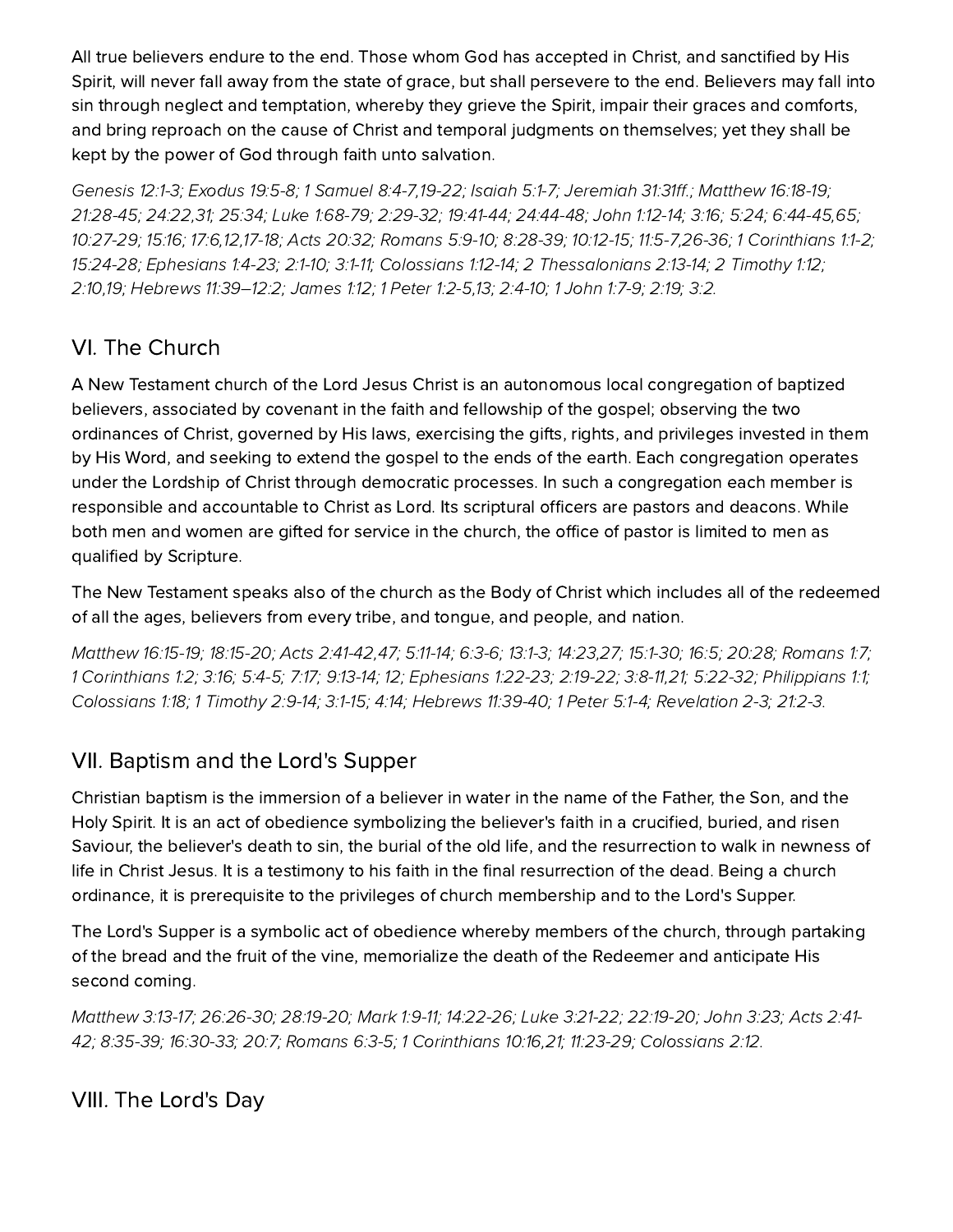The first day of the week is the Lord's Day. It is a Christian institution for regular observance. It commemorates the resurrection of Christ from the dead and should include exercises of worship and spiritual devotion, both public and private. Activities on the Lord's Day should be commensurate with the Christian's conscience under the Lordship of Jesus Christ.

[Exodus](http://biblia.com/bible/hcsb/Exodus%2020.8-11) 20:8-11; [Matthew](http://biblia.com/bible/hcsb/Matthew%2012.1-12) 12:1-12; [28:1ff](http://biblia.com/bible/hcsb/Matthew%2028.1ff).; Mark [2:27-28](http://biblia.com/bible/hcsb/Mark%202.27-28); [16:1-7](http://biblia.com/bible/hcsb/Mark%2016.1-7); Luke [24:1-3](http://biblia.com/bible/hcsb/Luke%2024.1-3),[33-36](http://biblia.com/bible/hcsb/Luke%2024.33-36); John [4:21-24](http://biblia.com/bible/hcsb/John%204.21-24); [20:1,](http://biblia.com/bible/hcsb/John%2020.1)[19-28;](http://biblia.com/bible/hcsb/John%2020.19-28) Acts [20:7;](http://biblia.com/bible/hcsb/Acts%2020.7) [Romans](http://biblia.com/bible/hcsb/Romans%2014.5-10) 14:5-10; I [Corinthians](http://biblia.com/bible/hcsb/I%20Corinthians%2016.1-2) 16:1-2; [Colossians](http://biblia.com/bible/hcsb/Colossians%202.16) 2:16; [3:16](http://biblia.com/bible/hcsb/Colossians%203.16); [Revelation](http://biblia.com/bible/hcsb/Revelation%201.10) 1:10.

#### IX. The Kingdom

The Kingdom of God includes both His general sovereignty over the universe and His particular kingship over men who willfully acknowledge Him as King. Particularly the Kingdom is the realm of salvation into which men enter by trustful, childlike commitment to Jesus Christ. Christians ought to pray and to labor that the Kingdom may come and God's will be done on earth. The full consummation of the Kingdom awaits the return of Jesus Christ and the end of this age.

[Genesis](http://biblia.com/bible/hcsb/Genesis%201.1) 1:1; [Isaiah](http://biblia.com/bible/hcsb/Isaiah%209.6-7) 9:6-7; [Jeremiah](http://biblia.com/bible/hcsb/Jeremiah%2023.5-6) 23:5-6; [Matthew](http://biblia.com/bible/hcsb/Matthew%203.2) 3:2; [4:8-10](http://biblia.com/bible/hcsb/Matthew%204.8-10)[,23](http://biblia.com/bible/hcsb/Matthew%204.23); [12:25-28;](http://biblia.com/bible/hcsb/Matthew%2012.25-28) [13:1-52;](http://biblia.com/bible/hcsb/Matthew%2013.1-52) [25:31-46;](http://biblia.com/bible/hcsb/Matthew%2025.31-46) [26:29;](http://biblia.com/bible/hcsb/Matthew%2026.29) Mark [1:14-15](http://biblia.com/bible/hcsb/Mark%201.14-15); [9:1;](http://biblia.com/bible/hcsb/Mark%209.1) [Luke](http://biblia.com/bible/hcsb/Luke%204.43) 4:43; [8:1;](http://biblia.com/bible/hcsb/Luke%208.1) [9:2](http://biblia.com/bible/hcsb/Luke%209.2); [12:31-32;](http://biblia.com/bible/hcsb/Luke%2012.31-32) [17:20-21;](http://biblia.com/bible/hcsb/Luke%2017.20-21) [23:42;](http://biblia.com/bible/hcsb/Luke%2023.42) [John](http://biblia.com/bible/hcsb/John%203.3) 3:3; [18:36;](http://biblia.com/bible/hcsb/John%2018.36) Acts [1:6-7;](http://biblia.com/bible/hcsb/Acts%201.6-7) [17:22-31](http://biblia.com/bible/hcsb/Acts%2017.22-31); Romans 5:17; [8:19;](http://biblia.com/bible/hcsb/Romans%208.19) 1 [Corinthians](http://biblia.com/bible/hcsb/Romans%205.17) 15:24-28; [Colossians](http://biblia.com/bible/hcsb/Colossians%201.13) 1:13; [Hebrews](http://biblia.com/bible/hcsb/Hebrews%2011.10) 11:10[,16;](http://biblia.com/bible/hcsb/Hebrews%2011.16) [12:28](http://biblia.com/bible/hcsb/Hebrews%2012.28); 1 Peter [2:4-10](http://biblia.com/bible/hcsb/1%20Peter%202.4-10); [4:13](http://biblia.com/bible/hcsb/1%20Peter%204.13); Revelation 1:6[,9](http://biblia.com/bible/hcsb/Revelation%201.9); [5:10](http://biblia.com/bible/hcsb/Revelation%205.10); [11:15](http://biblia.com/bible/hcsb/Revelation%2011.15); [21-22.](http://biblia.com/bible/hcsb/Revelation%2011.21-22)

# X. Last Things

God, in His own time and in His own way, will bring the world to its appropriate end. According to His promise, Jesus Christ will return personally and visibly in glory to the earth; the dead will be raised; and Christ will judge all men in righteousness. The unrighteous will be consigned to Hell, the place of everlasting punishment. The righteous in their resurrected and glorified bodies will receive their reward and will dwell forever in Heaven with the Lord.

[Isaiah](http://biblia.com/bible/hcsb/Isaiah%202.4) 2:4; [11:9](http://biblia.com/bible/hcsb/Isaiah%2011.9); [Matthew](http://biblia.com/bible/hcsb/Matthew%2016.27) 16:27; [18:8-9](http://biblia.com/bible/hcsb/Matthew%2018.8-9); [19:28;](http://biblia.com/bible/hcsb/Matthew%2019.28) [24:27](http://biblia.com/bible/hcsb/Matthew%2024.27)[,3](http://biblia.com/bible/hcsb/Luke%2012.40)[0](http://biblia.com/bible/hcsb/Matthew%2024.30)[,36,4](http://biblia.com/bible/hcsb/Luke%2012.40)[4](http://biblia.com/bible/hcsb/Matthew%2024.44)[;](http://biblia.com/bible/hcsb/Luke%2012.40) [25:31-46;](http://biblia.com/bible/hcsb/Matthew%2025.31-46) [26:64](http://biblia.com/bible/hcsb/Matthew%2026.64); [Mark](http://biblia.com/bible/hcsb/Mark%208.38) 8:38; [9:43-48](http://biblia.com/bible/hcsb/Mark%209.43-48); Luke 12:40,[48](http://biblia.com/bible/hcsb/Luke%2012.48); [16:19-26](http://biblia.com/bible/hcsb/Luke%2016.19-26); [17:22-37;](http://biblia.com/bible/hcsb/Luke%2017.22-37) [21:27-28](http://biblia.com/bible/hcsb/Luke%2021.27-28); John [14:1-3;](http://biblia.com/bible/hcsb/John%2014.1-3) [Acts](http://biblia.com/bible/hcsb/Acts%201.11) 1:11; [17:31](http://biblia.com/bible/hcsb/Acts%2017.31); [Romans](http://biblia.com/bible/hcsb/Romans%2014.10) 14:10; 1 [Corinthians](http://biblia.com/bible/hcsb/1%20Corinthians%204.5) 4:5; 15:24- 28[,35-58;](http://biblia.com/bible/hcsb/1%20Corinthians%2015.35-58) 2 [Corinthians](http://biblia.com/bible/hcsb/2%20Corinthians%205.10) 5:10; [Philippians](http://biblia.com/bible/hcsb/Philippians%203.20-21) 3:20-21; [Colossians](http://biblia.com/bible/hcsb/Colossians%201.5) 1:5; [3:4;](http://biblia.com/bible/hcsb/Colossians%203.4) 1 [Thessalonians](http://biblia.com/bible/hcsb/1%20Corinthians%2015.24-28) 4:14-18; [5:1ff.](http://biblia.com/bible/hcsb/1%20Thessalonians%205.1ff); 2 [Thessalonians](http://biblia.com/bible/hcsb/2%20Peter%203.7ff) 1:7ff.; [2](http://biblia.com/bible/hcsb/2%20Thessalonians%201.2); 1 [Timothy](http://biblia.com/bible/hcsb/1%20Timothy%206.14) 6:14; 2 [Timothy](http://biblia.com/bible/hcsb/2%20Timothy%204.1) 4:1[,8](http://biblia.com/bible/hcsb/2%20Timothy%204.8); [Titus](http://biblia.com/bible/hcsb/Titus%202.13) 2:13; [Hebrews](http://biblia.com/bible/hcsb/Hebrews%209.27-28) 9:27-28; [James](http://biblia.com/bible/hcsb/James%205.8) 5:8; 2 Peter 3:7ff.; 1 [John](http://biblia.com/bible/hcsb/1%20John%202.28) 2:28; [3:2;](http://biblia.com/bible/hcsb/1%20John%203.2) [Jude](http://biblia.com/bible/hcsb/Jude%2014) 14; [Revelation](http://biblia.com/bible/hcsb/Revelation%201.18) 1:18; [3:11](http://biblia.com/bible/hcsb/Revelation%203.11); [20:1-22:13](http://biblia.com/bible/hcsb/Revelation%2020.1-22.13).

#### XI. Evangelism and Missions

It is the duty and privilege of every follower of Christ and of every church of the Lord Jesus Christ to endeavor to make disciples of all nations. The new birth of man's spirit by God's Holy Spirit means the birth of love for others. Missionary effort on the part of all rests thus upon a spiritual necessity of the regenerate life, and is expressly and repeatedly commanded in the teachings of Christ. The Lord Jesus Christ has commanded the preaching of the gospel to all nations. It is the duty of every child of God to seek constantly to win the lost to Christ by verbal witness undergirded by a Christian lifestyle, and by other methods in harmony with the gospel of Christ.

[Genesis](http://biblia.com/bible/hcsb/Genesis%2012.1-3) 12:1-3; [Exodus](http://biblia.com/bible/hcsb/Exodus%2019.5-6) 19:5-6; [Isaiah](http://biblia.com/bible/hcsb/Isaiah%206.1-8) 6:1-8; [Matthew](http://biblia.com/bible/hcsb/Matthew%209.37-38) 9:37-38; [10:5-15;](http://biblia.com/bible/hcsb/Matthew%2010.5-15) [13:18-30,](http://biblia.com/bible/hcsb/Matthew%2013.18-30) [37-43](http://biblia.com/bible/hcsb/Matthew%2013.37-43); [16:19;](http://biblia.com/bible/hcsb/Matthew%2016.19) [22:9-10](http://biblia.com/bible/hcsb/Matthew%2022.9-10); [24:14;](http://biblia.com/bible/hcsb/Matthew%2024.14) [28:18-20;](http://biblia.com/bible/hcsb/Matthew%2028.18-20) Luke [10:1-18](http://biblia.com/bible/hcsb/Luke%2010.1-18); [24:46-53;](http://biblia.com/bible/hcsb/Luke%2024.46-53) John [14:11-12;](http://biblia.com/bible/hcsb/John%2014.11-12) [15:7-8](http://biblia.com/bible/hcsb/John%2015.7-8),[16;](http://biblia.com/bible/hcsb/John%2015.16) [17:15](http://biblia.com/bible/hcsb/John%2017.15); [20:21;](http://biblia.com/bible/hcsb/John%2020.21) [Acts](http://biblia.com/bible/hcsb/Acts%201.8) 1:8; [2;](http://biblia.com/bible/hcsb/Acts%201.2) [8:26-40](http://biblia.com/bible/hcsb/Acts%208.26-40); [10:42-48](http://biblia.com/bible/hcsb/Acts%2010.42-48); [13:2-3;](http://biblia.com/bible/hcsb/Acts%2013.2-3) [Romans](http://biblia.com/bible/hcsb/Romans%2010.13-15) 10:13-15; [Ephesians](http://biblia.com/bible/hcsb/Ephesians%203.1-11) 3:1-11; 1 [Thessalonians](http://biblia.com/bible/hcsb/1%20Thessalonians%201.8) 1:8; 2 [Timothy](http://biblia.com/bible/hcsb/2%20Timothy%204.5) 4:5; [Hebrews](http://biblia.com/bible/hcsb/Hebrews%202.1-3) 2:1-3; [11:39-12:2](http://biblia.com/bible/hcsb/Hebrews%2011.39-12.2); 1 Peter 2:4-10; [Revelation](http://biblia.com/bible/hcsb/Revelation%2022.17) 22:17.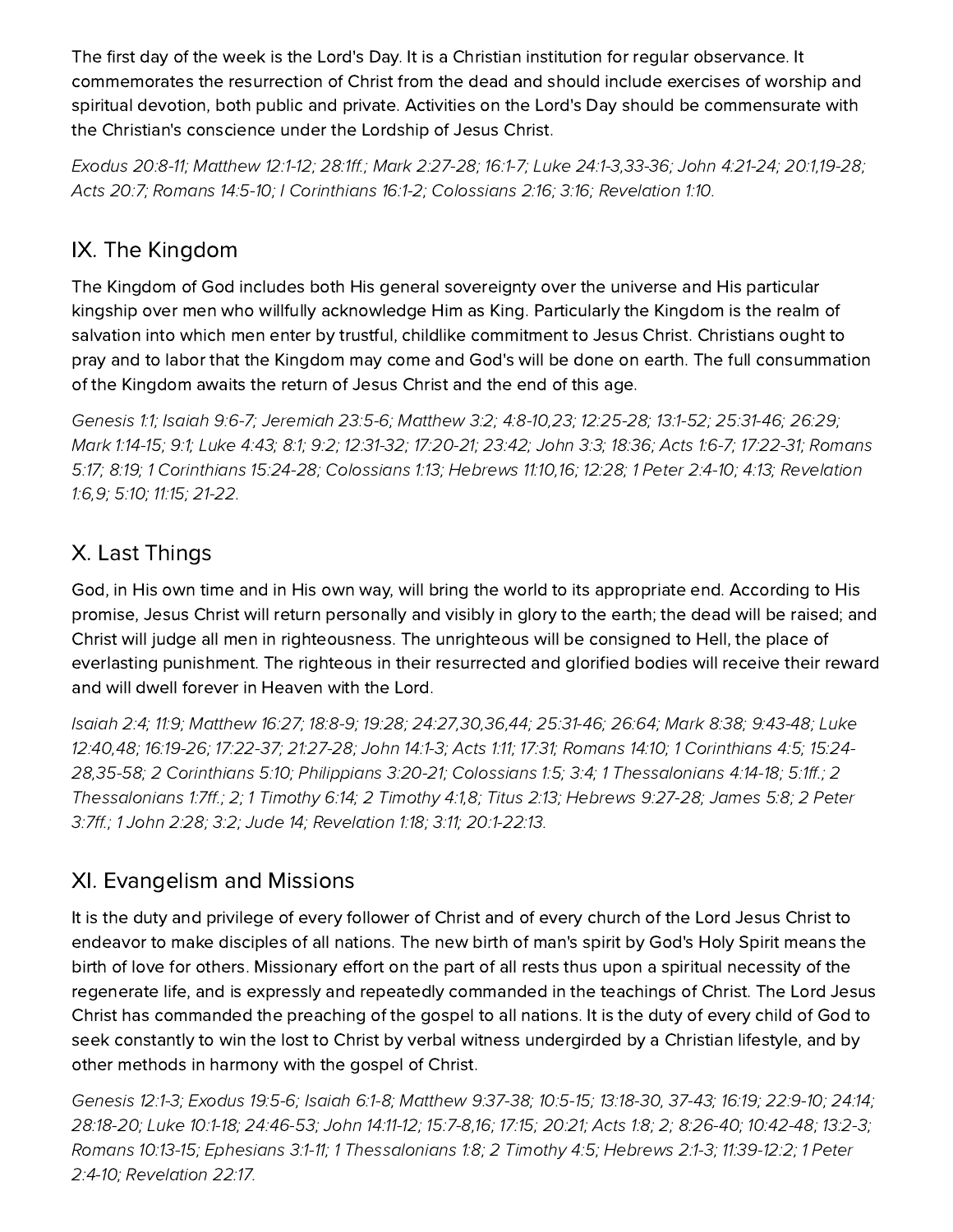#### XII. Education

Christianity is the faith of enlightenment and intelligence. In Jesus Christ abide all the treasures of wisdom and knowledge. All sound learning is, therefore, a part of our Christian heritage. The new birth opens all human faculties and creates a thirst for knowledge. Moreover, the cause of education in the Kingdom of Christ is co-ordinate with the causes of missions and general benevolence, and should receive along with these the liberal support of the churches. An adequate system of Christian education is necessary to a complete spiritual program for Christ's people.

In Christian education there should be a proper balance between academic freedom and academic responsibility. Freedom in any orderly relationship of human life is always limited and never absolute. The freedom of a teacher in a Christian school, college, or seminary is limited by the pre-eminence of Jesus Christ, by the authoritative nature of the Scriptures, and by the distinct purpose for which the school exists.

[Deuteronomy](http://biblia.com/bible/hcsb/Deuteronomy%204.1) 4:1[,5](http://biblia.com/bible/hcsb/Deuteronomy%204.5)[,9](http://biblia.com/bible/hcsb/Deuteronomy%204.9)[,14](http://biblia.com/bible/hcsb/Deuteronomy%204.14); [6:1-10;](http://biblia.com/bible/hcsb/Deuteronomy%206.1-10) [31:12-13](http://biblia.com/bible/hcsb/Deuteronomy%2031.12-13); [Nehemiah](http://biblia.com/bible/hcsb/Nehemiah%208.1-8) 8:1-8; Job [28:28;](http://biblia.com/bible/hcsb/Job%2028.28) [Psalms](http://biblia.com/bible/hcsb/Psalms%2019.7ff) 19:7ff.; [119:11;](http://biblia.com/bible/hcsb/Psalms%20119.11) [Proverbs](http://biblia.com/bible/hcsb/Proverbs%203.13ff) 3:13ff.; [4:1-10](http://biblia.com/bible/hcsb/Proverbs%204.1-10); [8:1-7](http://biblia.com/bible/hcsb/Proverbs%208.1-7)[,11;](http://biblia.com/bible/hcsb/Proverbs%208.11) [15:14;](http://biblia.com/bible/hcsb/Proverbs%2015.14) [Ecclesiastes](http://biblia.com/bible/hcsb/Ecclesiastes%207.19) 7:19; [Matthew](http://biblia.com/bible/hcsb/Matthew%205.2) 5:2; [7:24ff.](http://biblia.com/bible/hcsb/Matthew%207.24ff); [28:19-20](http://biblia.com/bible/hcsb/Matthew%2028.19-20); [Luke](http://biblia.com/bible/hcsb/Luke%202.40) 2:40; 1 [Corinthians](http://biblia.com/bible/hcsb/1%20Corinthians%201.18-31) 1:18-31; [Ephesians](http://biblia.com/bible/hcsb/Ephesians%204.11-16) 4:11-16; [Philippians](http://biblia.com/bible/hcsb/Philippians%204.8) 4:8; [C](http://biblia.com/bible/hcsb/Hebrews%205.12-6.3)[olossians](http://biblia.com/bible/hcsb/Colossians%202.3) 2:3[,8-9](http://biblia.com/bible/hcsb/Colossians%202.8-9); 1 [Timothy](http://biblia.com/bible/hcsb/1%20Timothy%201.3-7) 1:3-7; 2 [Timothy](http://biblia.com/bible/hcsb/2%20Timothy%202.15) 2:15; [3:14-17;](http://biblia.com/bible/hcsb/2%20Timothy%203.14-17) Hebrews 5:12-6:3; [James](http://biblia.com/bible/hcsb/James%201.5) 1:5; [3:17](http://biblia.com/bible/hcsb/James%203.17).

#### XIII. Stewardship

God is the source of all blessings, temporal and spiritual; all that we have and are we owe to Him. Christians have a spiritual debtorship to the whole world, a holy trusteeship in the gospel, and a binding stewardship in their possessions. They are therefore under obligation to serve Him with their time, talents, and material possessions; and should recognize all these as entrusted to them to use for the glory of God and for helping others. According to the Scriptures, Christians should contribute of their means cheerfully, regularly, systematically, proportionately, and liberally for the advancement of the Redeemer's cause on earth.

[Genesis](http://biblia.com/bible/hcsb/Genesis%2014.20) 14:20; Leviticus [27:30-32](http://biblia.com/bible/hcsb/Leviticus%2027.30-32); [Deuteronomy](http://biblia.com/bible/hcsb/Deuteronomy%208.18) 8:18; [Malachi](http://biblia.com/bible/hcsb/Malachi%203.8-12) 3:8-12; [Matthew](http://biblia.com/bible/hcsb/Matthew%206.1-4) 6:1-4,[19-21;](http://biblia.com/bible/hcsb/Matthew%206.19-21) [19:21](http://biblia.com/bible/hcsb/Matthew%2019.21); [23:23;](http://biblia.com/bible/hcsb/Matthew%2023.23) [25:14-29;](http://biblia.com/bible/hcsb/Matthew%2025.14-29) Luke [12:16-21,](http://biblia.com/bible/hcsb/Luke%2012.16-21)[42;](http://biblia.com/bible/hcsb/Luke%2012.42) [16:1-13](http://biblia.com/bible/hcsb/Luke%2016.1-13); Acts [2:44-47](http://biblia.com/bible/hcsb/Acts%202.44-47); [5:1-11](http://biblia.com/bible/hcsb/Acts%205.1-11); [17:24-25](http://biblia.com/bible/hcsb/Acts%2017.24-25); [20:35;](http://biblia.com/bible/hcsb/Acts%2020.35) [Romans](http://biblia.com/bible/hcsb/Romans%206.6-22) 6:6-22; [12:1-2](http://biblia.com/bible/hcsb/Romans%2012.1-2); 1 [Corinthians](http://biblia.com/bible/hcsb/1%20Corinthians%204.1-2) 4:1-2; [6:19-20;](http://biblia.com/bible/hcsb/1%20Corinthians%206.19-20) [12](http://biblia.com/bible/hcsb/1%20Corinthians%206.12); [16:1-4](http://biblia.com/bible/hcsb/1%20Corinthians%2016.1-4); 2 Corinthians 8-9; 12:15; [Philippians](http://biblia.com/bible/hcsb/Philippians%204.10-19) 4:10-19; 1 Peter [1:18-19](http://biblia.com/bible/hcsb/1%20Peter%201.18-19).

## XIV. Cooperation

Christ's people should, as occasion requires, organize such associations and conventions as may best secure cooperation for the great objects of the Kingdom of God. Such organizations have no authority over one another or over the churches. They are voluntary and advisory bodies designed to elicit, combine, and direct the energies of our people in the most effective manner. Members of New Testament churches should cooperate with one another in carrying forward the missionary, educational, and benevolent ministries for the extension of Christ's Kingdom. Christian unity in the New Testament sense is spiritual harmony and voluntary cooperation for common ends by various groups of Christ's people. Cooperation is desirable between the various Christian denominations, when the end to be attained is itself justified, and when such cooperation involves no violation of conscience or compromise of loyalty to Christ and His Word as revealed in the New Testament.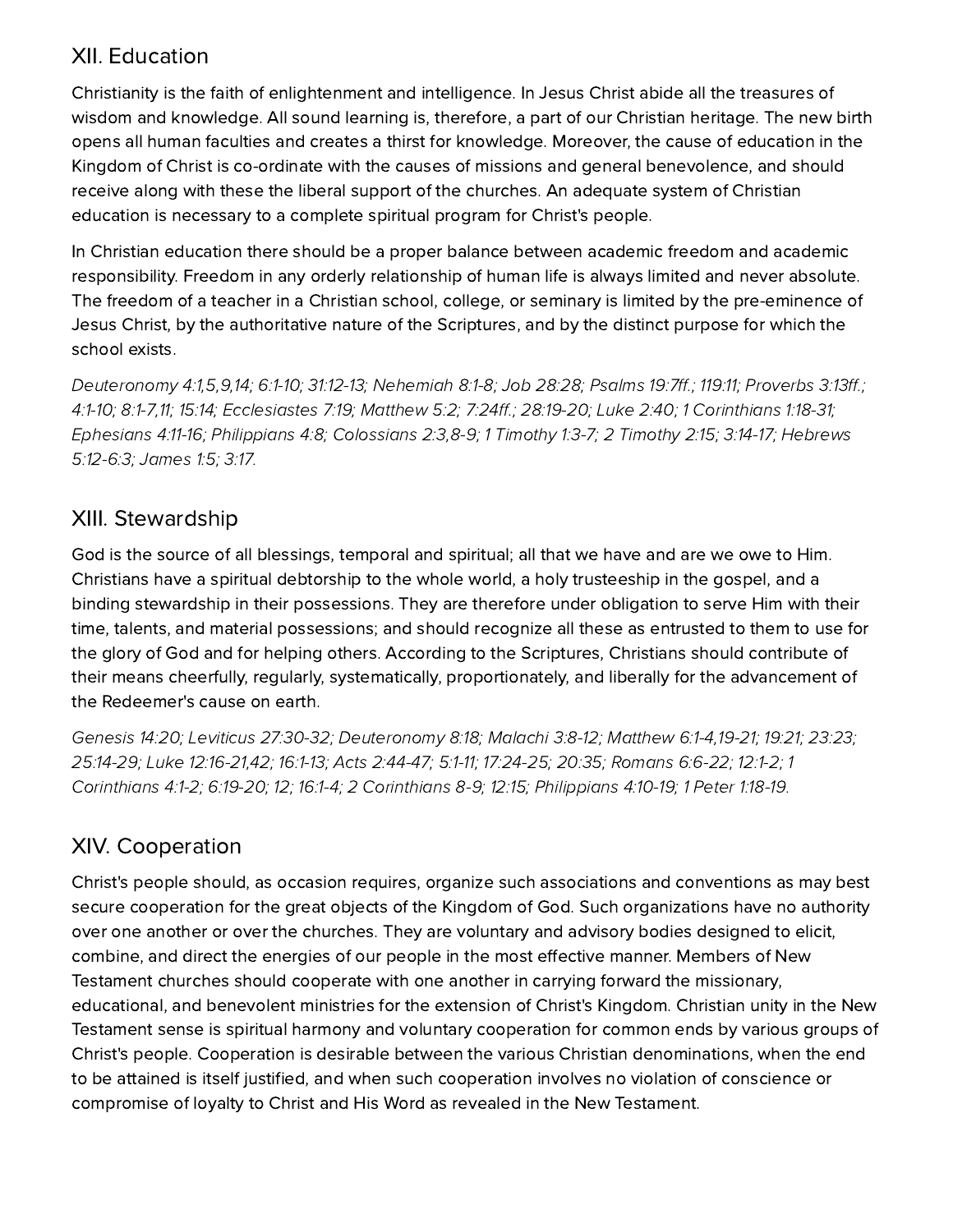[Exodus](http://biblia.com/bible/hcsb/Exodus%2017.12) 17:12; [18:17ff](http://biblia.com/bible/hcsb/Exodus%2018.17ff).; [Judges](http://biblia.com/bible/hcsb/Judges%207.21) 7:21; [Ezra](http://biblia.com/bible/hcsb/Ezra%201.3-4) 1:3-4; [2:68-69;](http://biblia.com/bible/hcsb/Ezra%202.68-69) [5:14-15;](http://biblia.com/bible/hcsb/Ezra%205.14-15) Nehemiah 4; 8:1-5; [Matthew](http://biblia.com/bible/hcsb/Matthew%2010.5-15) 10:5-15; [20:1-16;](http://biblia.com/bible/hcsb/Matthew%2020.1-16) [22:1-10;](http://biblia.com/bible/hcsb/Matthew%2022.1-10) [28:19-20;](http://biblia.com/bible/hcsb/Matthew%2028.19-20) [Mark](http://biblia.com/bible/hcsb/Mark%202.3) 2:3; [Luke](http://biblia.com/bible/hcsb/Luke%2010.1ff) 10:1ff.; Acts [1:13-14](http://biblia.com/bible/hcsb/Acts%201.13-14); [2:1ff](http://biblia.com/bible/hcsb/Acts%202.1ff).; [4:31-37;](http://biblia.com/bible/hcsb/Acts%204.31-37) [13:2-3](http://biblia.com/bible/hcsb/Acts%2013.2-3); [15:1-35;](http://biblia.com/bible/hcsb/Acts%2015.1-35) 1 [Corinthians](http://biblia.com/bible/hcsb/1%20Corinthians%201.10-17) 1:10-17; 3:5- 15; [12](http://biblia.com/bible/hcsb/1%20Corinthians%203.12); 2 [Corinthians](http://biblia.com/bible/hcsb/1%20Corinthians%203.5-15) 8-9; [Galatians](http://biblia.com/bible/hcsb/Galatians%201.6-10) 1:6-10; [Ephesians](http://biblia.com/bible/hcsb/Ephesians%204.1-16) 4:1-16; [Philippians](http://biblia.com/bible/hcsb/Philippians%201.15-18) 1:15-18.

# XV. The Christian and the Social Order

All Christians are under obligation to seek to make the will of Christ supreme in our own lives and in human society. Means and methods used for the improvement of society and the establishment of righteousness among men can be truly and permanently helpful only when they are rooted in the regeneration of the individual by the saving grace of God in Jesus Christ. In the spirit of Christ, Christians should oppose racism, every form of greed, selfishness, and vice, and all forms of sexual immorality, including adultery, homosexuality, and pornography. We should work to provide for the orphaned, the needy, the abused, the aged, the helpless, and the sick. We should speak on behalf of the unborn and contend for the sanctity of all human life from conception to natural death. Every Christian should seek to bring industry, government, and society as a whole under the sway of the principles of righteousness, truth, and brotherly love. In order to promote these ends Christians should be ready to work with all men of good will in any good cause, always being careful to act in the spirit of love without compromising their loyalty to Christ and His truth.

[Exodus](http://biblia.com/bible/hcsb/Exodus%2020.3-17) 20:3-17; [Leviticus](http://biblia.com/bible/hcsb/Leviticus%206.2-5) 6:2-5; [Deuteronomy](http://biblia.com/bible/hcsb/Deuteronomy%2010.12) 10:12; [27:17;](http://biblia.com/bible/hcsb/Deuteronomy%2027.17) [Psalm](http://biblia.com/bible/hcsb/Psalm%20101.5) 101:5; [Micah](http://biblia.com/bible/hcsb/Micah%206.8) 6:8; [Zechariah](http://biblia.com/bible/hcsb/Zechariah%208.16) 8:16; [Matthew](http://biblia.com/bible/hcsb/Matthew%205.13-16) [5:13-16,4](http://biblia.com/bible/hcsb/John%2015.12)[3-4](http://biblia.com/bible/hcsb/Matthew%205.43-48)[8;](http://biblia.com/bible/hcsb/John%2015.12) [22:36-40](http://biblia.com/bible/hcsb/Matthew%2022.36-40); [25:35](http://biblia.com/bible/hcsb/Matthew%2025.35); Mark [1:29-34;](http://biblia.com/bible/hcsb/Mark%201.29-34) [2:3ff.](http://biblia.com/bible/hcsb/Mark%202.3ff); [10:21;](http://biblia.com/bible/hcsb/Mark%2010.21) Luke [4:18-21;](http://biblia.com/bible/hcsb/Luke%204.18-21) [10:27-37;](http://biblia.com/bible/hcsb/Luke%2010.27-37) [20:25](http://biblia.com/bible/hcsb/Luke%2020.25); John 15:12; [17:15;](http://biblia.com/bible/hcsb/John%2017.15) Romans 12–14; [1Corinthians](http://biblia.com/bible/hcsb/1Corinthians%205.9-10) 5:9-10; [6:1-7](http://biblia.com/bible/hcsb/1Corinthians%206.1-7); [7:20-24](http://biblia.com/bible/hcsb/1Corinthians%207.20-24); [10:23-11:1](http://biblia.com/bible/hcsb/1Corinthians%2010.23-11.1); [Galatians](http://biblia.com/bible/hcsb/Galatians%203.26-28) 3:26-28; Ephesians 6:5- 9; [Colossians](http://biblia.com/bible/hcsb/Colossians%203.12-17) 3:12-17; 1 [Thessalonians](http://biblia.com/bible/hcsb/Ephesians%206.5-9) 3:12; Philemon; [James](http://biblia.com/bible/hcsb/James%201.27) 1:27; [2:8.](http://biblia.com/bible/hcsb/James%202.8)

# XVI. Peace and War

It is the duty of Christians to seek peace with all men on principles of righteousness. In accordance with the spirit and teachings of Christ they should do all in their power to put an end to war.

The true remedy for the war spirit is the gospel of our Lord. The supreme need of the world is the acceptance of His teachings in all the affairs of men and nations, and the practical application of His law of love. Christian people throughout the world should pray for the reign of the Prince of Peace.

[Isaiah](http://biblia.com/bible/hcsb/Isaiah%202.4) 2:4; [Matthew](http://biblia.com/bible/hcsb/Matthew%205.9) 5:9,[38-48;](http://biblia.com/bible/hcsb/Matthew%205.38-48) [6:33](http://biblia.com/bible/hcsb/Matthew%206.33); [26:52](http://biblia.com/bible/hcsb/Matthew%2026.52); Luke [22:36,](http://biblia.com/bible/hcsb/Luke%2022.36)[38](http://biblia.com/bible/hcsb/Luke%2022.38); [Romans](http://biblia.com/bible/hcsb/Romans%2012.18-19) 12:18-19; [13:1-7](http://biblia.com/bible/hcsb/Romans%2013.1-7); [14:19;](http://biblia.com/bible/hcsb/Romans%2014.19) [Hebrews](http://biblia.com/bible/hcsb/Hebrews%2012.14) 12:14; [James](http://biblia.com/bible/hcsb/James%204.1-2) 4:1-2.

# XVII. Religious Liberty

God alone is Lord of the conscience, and He has left it free from the doctrines and commandments of men which are contrary to His Word or not contained in it. Church and state should be separate. The state owes to every church protection and full freedom in the pursuit of its spiritual ends. In providing for such freedom no ecclesiastical group or denomination should be favored by the state more than others. Civil government being ordained of God, it is the duty of Christians to render loyal obedience thereto in all things not contrary to the revealed will of God. The church should not resort to the civil power to carry on its work. The gospel of Christ contemplates spiritual means alone for the pursuit of its ends. The state has no right to impose penalties for religious opinions of any kind. The state has no